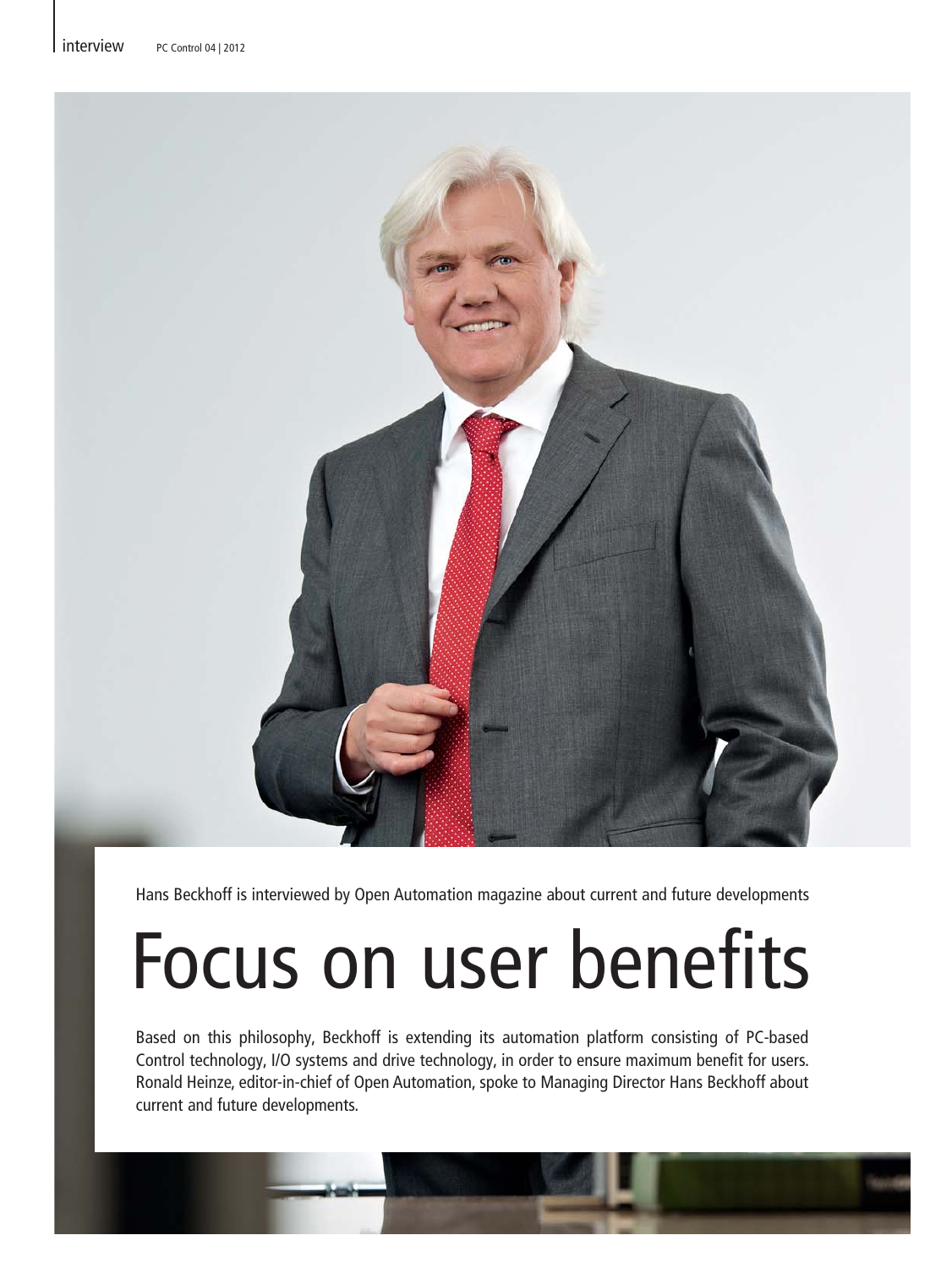"Our high-performance, PC-based Control technology with decentralized I/Os and drive technology forms the ideal foundation for covering a wide range of market segments," said Hans Beckhoff, commenting on the strategy of his high-tech company. He lists application options in different fields such as highperformance machine construction, water treatment and entertainment engineering as examples. "Our customers should be able to generate the maximum benefits and – based on our platform – map their own innovative solutions."

The company is broadly based in terms of its customers: in addition to alternatives energies such as wind and solar energy, Beckhoff clientele includes companies from the machine construction and building automation sectors. "We are first and foremost a platform provider. For selected industries we also offer special solutions," said the Managing Director.

The company has grown significantly over recent years and adapted its structure to this growth. More space for staff was made available with the acquisition of additional buildings at the company's main location in Verl, Germany, thereby strengthening existing infrastructure. "We highly value stability," said Hans Beckhoff. "Dynamic adaptation combined with steadiness form a good working basis for customers and staff. We don't regard the principle of constant change as an end in itself as productive."

#### Transferring simplicity from IT to automation technology

"Our PC-based machine control systems are characterized by exceptionally high performance, coupled with technological stability and long-term availability of supply," said the visionary Hans Beckhoff. "In the early years of PC control the performance benefits found immediate acceptance, although to some users the technology appeared to be somewhat fast-moving. However, after 26 years of practical experience we know that long-term availability is in fact one of the advantages of PC control. Long original product service life combined with the principle of functional replacement ensures long-term solution availability with broad-based investment security. This is, of course, aided by the fact that we develop and produce the motherboards for all our Industrial PC products in-house. They are, of course, optimized for long-term availability," said Hans Beckhoff. "A sensible and balanced life-cycle policy offers many obvious benefits."

### **"Simplification of the engineering is one of the core responsibilities of automation engineers."**

A primary intention of Beckhoff is to transfer the increasing simplicity of IT to automation technology. For many applications this makes automation more understandable and easier to work with: the user merely has to adjust a few settings or parameters, and the application can start. Although in high-performance machine applications the requirements are somewhat more demanding: "In this field the software becomes a distinguishing feature," said Hans Beckhoff. "Customized automation solutions will always play an important role in machine construction." But here too, automation will become less complex, since the engineering toolsets will become simpler. "Further refining of automation solutions is crucial for the future technical and commercial development of the industry," said Beckhoff.

"The ideal automation tool can be used to roughly describe the functionality, refine it step-by-step, and compile the program. Simplification of the engineering is one of the core responsibilities of automation engineers."

#### New TwinCAT 3.1 version

The fulfillment of this vision necessitates convergence of IT and automation engineering, which forms the foundation of the entire Beckhoff technology offering. With TwinCAT 3 we take a huge step towards this convergence. Through its modularity TwinCAT 3 supports the reusability of software modules. Building on this, application-specific wizards and frameworks have started to emerge to increase efficiency and functionality.

TwinCAT 3 already offers many features that offer developers of automation technology more options to improve their work. In addition to a consistent object-oriented approach this includes the use of Visual Studio® as an optional framework. Hans Beckhoff: "The fact that we don't use a special framework for TwinCAT makes access to automation easier for many engineers." Visual Studio® is familiar and popular as a software development environment around the world. This offers significant savings potential for engineering teams.

"At SPS IPC Drives 2012 we will present the new TwinCAT 3.1 version. It is mainly characterized by its consistent support for 64-bit Windows operating systems." Hans Beckhoff said and continued: "In addition, version 3.1 includes a wide range of new and enhanced functions." Hans Beckhoff regards the integration of Matlab®/Simulink® in TwinCAT 3 as a particular success. It means that IEC 61131, C++ and Matlab®/Simulink® can be mixed as required, and part-simulations with real-time and non-real-time components are possible too. Further progress was also made in PC control measurement technology. TwinCAT Scope now enables a wide range of long-term monitoring options and can be integrated into custom HMI projects.

#### Industry 4.0 right from the start

According to Hans Beckhoff, the current Industry 4.0 trend also refers to the convergence of IT and automation: "Industry 4.0 precisely matches our ideas and is a handy description of what we have been doing for more than 25 years. Our control architectures are designed to enable integrated communication."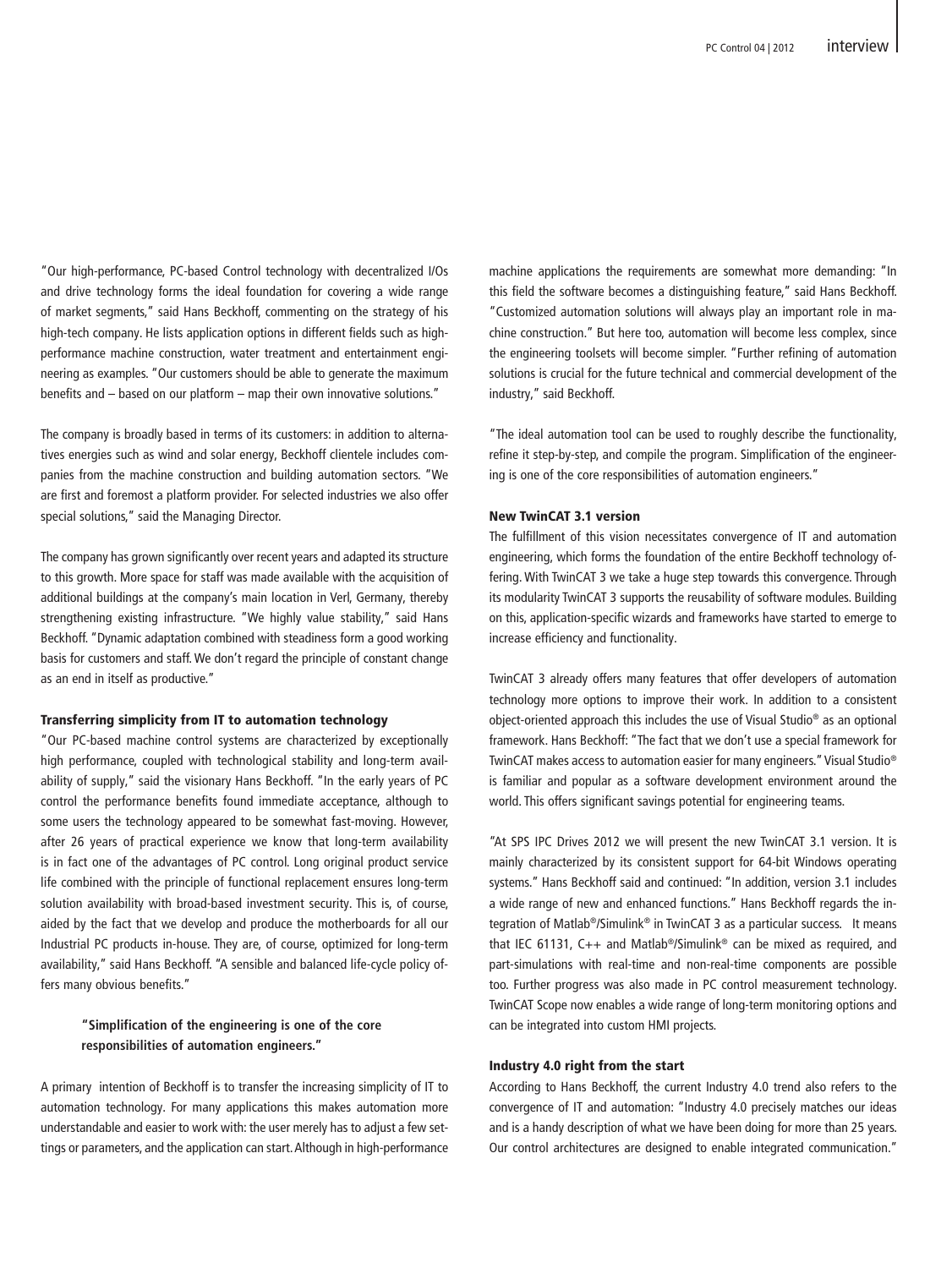However, Beckhoff is skeptical about a fully decentralized structure: "Fully decentralized intelligence is not a helpful concept for automation architectures. In the 1990s there was a time when fully decentralized intelligent automation configurations were discussed under the notion of 'holonic agents' – without tangible success." Just like nature, automation needs a clear, functional, hierarchical structure, with compaction of information towards the top.

For Beckhoff as a company, the area of functional safety is a key revenue generator. "Today, safety is a must for control equipment suppliers," said Beckhoff. "For us, the need to integrate safety technology was clear right from the introduction of the I/O terminal system in 1995." Meanwhile TwinSAFE, the integrated safety solution, which enables safety-relevant communication in non-safety-related systems and is therefore naturally very suitable for EtherCAT, has met with a high degree of acceptance. TwinSAFE is an open safety protocol, which in principle can be tunnelled via a wide range of communication systems. It is recommended by the EtherCAT Technology Group as a standard EtherCAT safety protocol and can be used by third parties via licenses.

"Incidentally, EtherCAT is also highly suitable for redundancy concepts," said the Managing Director. It is used in a wide range of applications. In addition to the existing solution for cable redundancy, master redundancy for TwinCAT will become available in the foreseeable future.

#### Right at the front in the Leading-Edge Cluster

Beckhoff is among the driving forces for the "Intelligent Technical Systems Ostwestfalen-Lippe" – in short: "it's OWL." With the "it's OWL" Leading-Edge Cluster competition, a flagship project for the high-tech strategy of the German Government, the Federal Ministry of Education and Research supports the best technology clusters in industry and science. Between 2007 and 2012, 15 Leading-Edge Clusters were selected in three competition rounds, which will each receive funding of up to 40 million euros over five years. The Leading-Edge Cluster concept focuses on technological developments for solving socially relevant areas of future need. The "it's OWL" cluster was awarded Leading-Edge Cluster status during the third competition round in January 2012.

One of the projects initiated by Beckhoff is "ScAut" (Scientific Automation). It is managed by the Heinz Nixdorf Institute at the University of Paderborn and implemented in collaboration with industrial partners. "We want to establish a global knowledge base for automation expertise," said Hans Beckhoff. The goal is to catalog university-based automation science expertise. "We want to implement particularly exciting topics in TwinCAT and make them available in the form of software libraries", said Beckhoff. "We see this as a good opportunity for bridging the often bemoaned gap between practice and science." The project is initially scheduled for four years, with the first two years focusing on

collecting relevant data. "What practical uses can we extract from science?" The graduate physicist, Hans Beckhoff is convinced that the project will provide clear answers to this question.

#### On the way to becoming an even stronger motion technology company

More good news: according to Hans Beckhoff, the joint-venture company Fertig Motors is growing and thriving, and is currently relocating to larger development and production premises at Marktheidenfeld. The standard AM8000 motor series and the AM88xx stainless steel motors have been available to the market for some time. "Users particularly appreciate the benefits of One Cable Technology," said Beckhoff. One Cable Technology integrates the previously separate power and feedback cables of a servomotor into one integrated cable.

## **XTS opens up a completely new dimension for simplifying design, for example in conveying equipment, packaging machines and printing equipment.**

A more recent addition are servomotors in the smaller and higher performance ranges. In order to meet the demand for higher performance, the AM8000 series is now also available with external ventilation, which increases the motor performance by up to 50 %. For CNC applications in tool and woodworking machines the AM8500 series offers a complete range of motors with increased rotor inertia. The eXtended Transport System (XTS) is a linear transport system also based on cooperation with Fertig Motors. "The joint venture offers fantastic reinforcement for our company," said Hans Beckhoff. Motion applications, consisting of motors and drives, are expected to generate 30 % of the company turnover by 2020.

"XTS is already a real success story," said Hans Beckhoff. "A wide range of machine manufacturers have expressed their serious interest. XTS opens up a completely new dimension for design simplifications, for example, in conveying equipment, packaging machines and printing equipment." Several machine manufacturers have already committed to using the new system. Even a highly innovative company such as Beckhoff can't issue revolutionary technologies such as XTS on a daily basis. "An idea has to reach a critical mass, driven by technical feasibility and concrete customer requirements," said Hans Beckhoff.

Published in Open Automation 06/2012, VDE-Verlag, www.vde-verlag.de